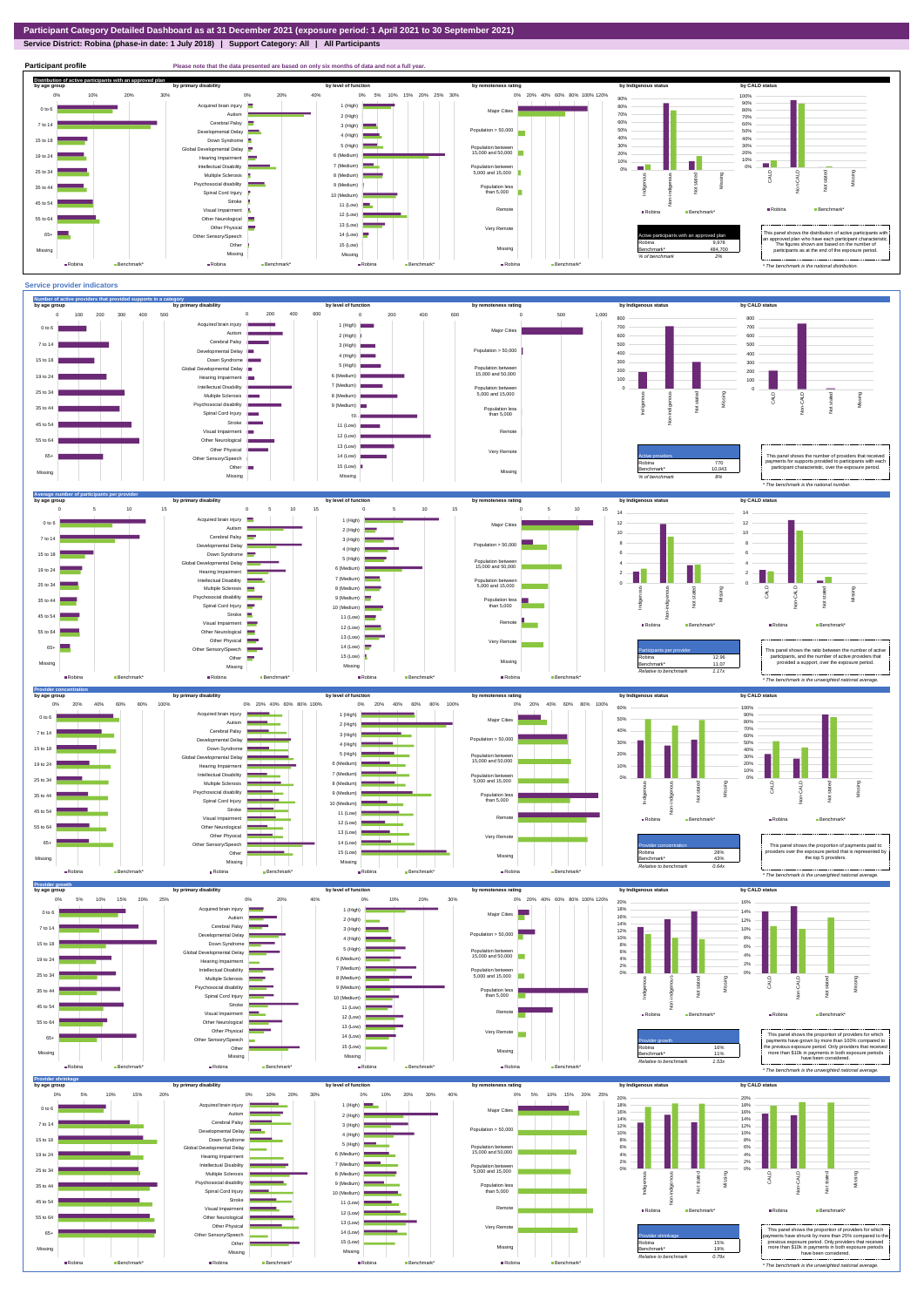**Service District: Robina (phase-in date: 1 July 2018) | Support Category: All | All Participants**



|                                | Active participants with          |                         | Participants | Provider      | Provider       | Provider  | Total plan    |                                  |                    | Outcomes indicator on | Has the NDIS helped with |
|--------------------------------|-----------------------------------|-------------------------|--------------|---------------|----------------|-----------|---------------|----------------------------------|--------------------|-----------------------|--------------------------|
| <b>Support category</b>        | approved plans                    | <b>Active providers</b> | per provider | concentration | arowth         | shrinkage | budgets (\$m) | Payments (\$m)                   | <b>Utilisation</b> | choice and control    | choice and control?      |
|                                |                                   |                         |              |               |                |           |               |                                  |                    |                       |                          |
| Core                           |                                   |                         |              |               |                |           |               |                                  |                    |                       |                          |
| Consumables                    | 9.028                             | 231                     | 39.1         | 53%           | 4%             | 13%       | 8.2           | 6.7                              | 81%                | 53%                   | 80%                      |
| <b>Daily Activities</b>        | 5.549                             | 323                     | 17.2         | 39%           | 15%            | 16%       | 166.7         | 141.9                            | 85%                | 52%                   | 81%                      |
| Community                      | 6.330                             | 246                     | 25.7         | 50%           | 13%            | 12%       | 77.8          | 59.4                             | 76%                | 50%                   | 80%                      |
| Transport<br>------------      | 3.793<br>----------------         | 81<br>--------          | 46.8<br>.    | 51%<br>.      | 0%<br>.        | 33%<br>   | 5.6<br>.      | 54<br>                           | 95%<br>            | 47%<br>.              | 82%<br>.                 |
| Core total                     | 9.809                             | 453                     | 21.7         | 41%           | 15%            | 13%       | 258.3         | 213.4                            | 83%                | 53%                   | 79%                      |
|                                |                                   |                         |              |               |                |           |               |                                  |                    |                       |                          |
| <b>Capacity Building</b>       |                                   |                         |              |               |                |           |               |                                  |                    |                       |                          |
| Choice and Control             | 5,590                             | 189                     | 29.6         | 59%           | 4%             | 7%        | 4.0           | 4.2                              | 103%               | 53%                   | 79%                      |
| <b>Daily Activities</b>        | 9.880                             | 330                     | 29.9         | 57%           | 8%             | 17%       | 56.7          | <b>Contract Contract</b><br>40.8 | 72%                | 53%                   | 79%                      |
| Employment                     | 304                               | 42                      | 7.2          | 73%           | 6%             | 24%       | 2.1           | 1.4                              | 66%                | 29%                   | 76%                      |
| Relationships                  | 505                               | 88                      | 5.7          | 51%           | 33%            | 10%       | 3.3           | 1.9                              | 58%                | 17%                   | 76%                      |
| Social and Civic               | 420                               | 34                      | 12.4         | 85%           | 0%             | 0%        | 0.8           | 0.4                              | 50%                | 46%                   | 73%                      |
| Support Coordination           | 3.559                             | 291                     | 12.2<br>.    | 36%           | 12%<br>------- | 12%       | $\circ$       | 66                               | 81%                | 50%                   | 80%<br>-------           |
| <b>Capacity Building total</b> | 9.937                             | 522                     | 19.0         | 48%           | 10%            | 14%       | 75.6          | 55.6                             | 74%                | 53%                   | 79%                      |
|                                |                                   |                         |              |               |                |           |               |                                  |                    |                       |                          |
| Capital                        |                                   |                         |              |               |                |           |               |                                  |                    |                       |                          |
| Assistive Technology           | 1,996<br><b>Contract Contract</b> | 165                     | 12.1         | 44%           | 22%            | 17%       | 9.5           | 6.8                              | 71%                | 64%                   | 84%                      |
| <b>Home Modifications</b>      | 532                               | 52                      | 10.2         | 71%           | 37%            | 21%       | 3.8           | 2.9                              | 78%                | 60%                   | 85%                      |
| <b>Capital total</b>           | 2.118                             | 192                     | 11.0         | 39%           | 27%            | 15%       | 13.3          | 9.7                              | 73%                | 64%                   | 84%                      |
| Missina                        |                                   | $\Omega$                | 0.0          | 0%            | 0%             | 0%        | 0.0           | 0.0                              | 0%                 | 0%                    | 0%                       |
| All support categories         | 9,978                             | 770                     | 13.0         | 40%           | 16%            | 15%       | 347.2         | 278.7                            | 80%                | 53%                   | 79%                      |

Note: Only the major support categories are shown.<br>Note: Capacity Building total individual Wellbeing, Home Living and Lifelong Learning although these support categories are not shown.<br>Note: A utilisation rate may be abov

| <b>Indicator definitions</b>                                                                                                                        |                                                                                                                                                                                                                                                                                                                                                                                                                                                                                                                                                                                                                                                                                                                                                                                                                 |
|-----------------------------------------------------------------------------------------------------------------------------------------------------|-----------------------------------------------------------------------------------------------------------------------------------------------------------------------------------------------------------------------------------------------------------------------------------------------------------------------------------------------------------------------------------------------------------------------------------------------------------------------------------------------------------------------------------------------------------------------------------------------------------------------------------------------------------------------------------------------------------------------------------------------------------------------------------------------------------------|
| Active participants with approved plans                                                                                                             | Number of active participants who have an approved plan and reside in the service district / have supports relating to the support category in their plan.                                                                                                                                                                                                                                                                                                                                                                                                                                                                                                                                                                                                                                                      |
| <b>Active providers</b><br><b>Participants per provider</b><br><b>Provider concentration</b><br><b>Provider growth</b><br><b>Provider shrinkage</b> | Number of providers that received payments for supports provided to participants within the service district / support category, over the exposure period.<br>Ratio between the number of active participants and the number of active providers.<br>Proportion of provider payments over the exposure period that were paid to the top 10 providers.<br>Proportion of providers for which payments have grown by more than 100% compared to the previous exposure period. Only providers that received more than \$10k in payments in both exposure periods have been considered.<br>Proportion of providers for which payments have shrunk by more than 25% compared to the previous exposure period. Only providers that received more than \$10k in payments in both exposure periods have been considered. |
| <b>Total plan budgets</b><br><b>Payments</b><br><b>Utilisation</b>                                                                                  | Value of supports committed in participant plans for the exposure period.<br>Value of all payments over the exposure period, including payments to providers, payments to participants, and off-system payments (in-kind and Younger People In Residential Aged Care (YPIRAC)).<br>Ratio between payments and total plan budgets.                                                                                                                                                                                                                                                                                                                                                                                                                                                                               |
| Outcomes indicator on choice and control<br>Has the NDIS helped with choice and control?                                                            | Proportion of participants who reported in their most recent outcomes survey that they choose who supports them.<br>Proportion of participants who reported in their most recent outcomes survey that the NDIS has helped with choice and control.                                                                                                                                                                                                                                                                                                                                                                                                                                                                                                                                                              |
|                                                                                                                                                     | The green dots indicate the top 10 percentile of service districts / support categories when ranked by performance against benchmark for the given metric. In other words, performing relatively well under the given metric.<br>The red dots indicate the bottom 10 percentile of service districts / support categories when ranked by performance against benchmark for the given metric. In other words, performing relatively poorly under the given metri                                                                                                                                                                                                                                                                                                                                                 |
|                                                                                                                                                     | Note: A higher score is considered to be 'good' performance under some metrics. For example, a high utilisation rate is a sign of a functioning market where participants have access to the supports they need.<br>For other metrics, a lower score is considered to be 'good' performance. For example, a low provider concentration is a sign of a competitive market.                                                                                                                                                                                                                                                                                                                                                                                                                                       |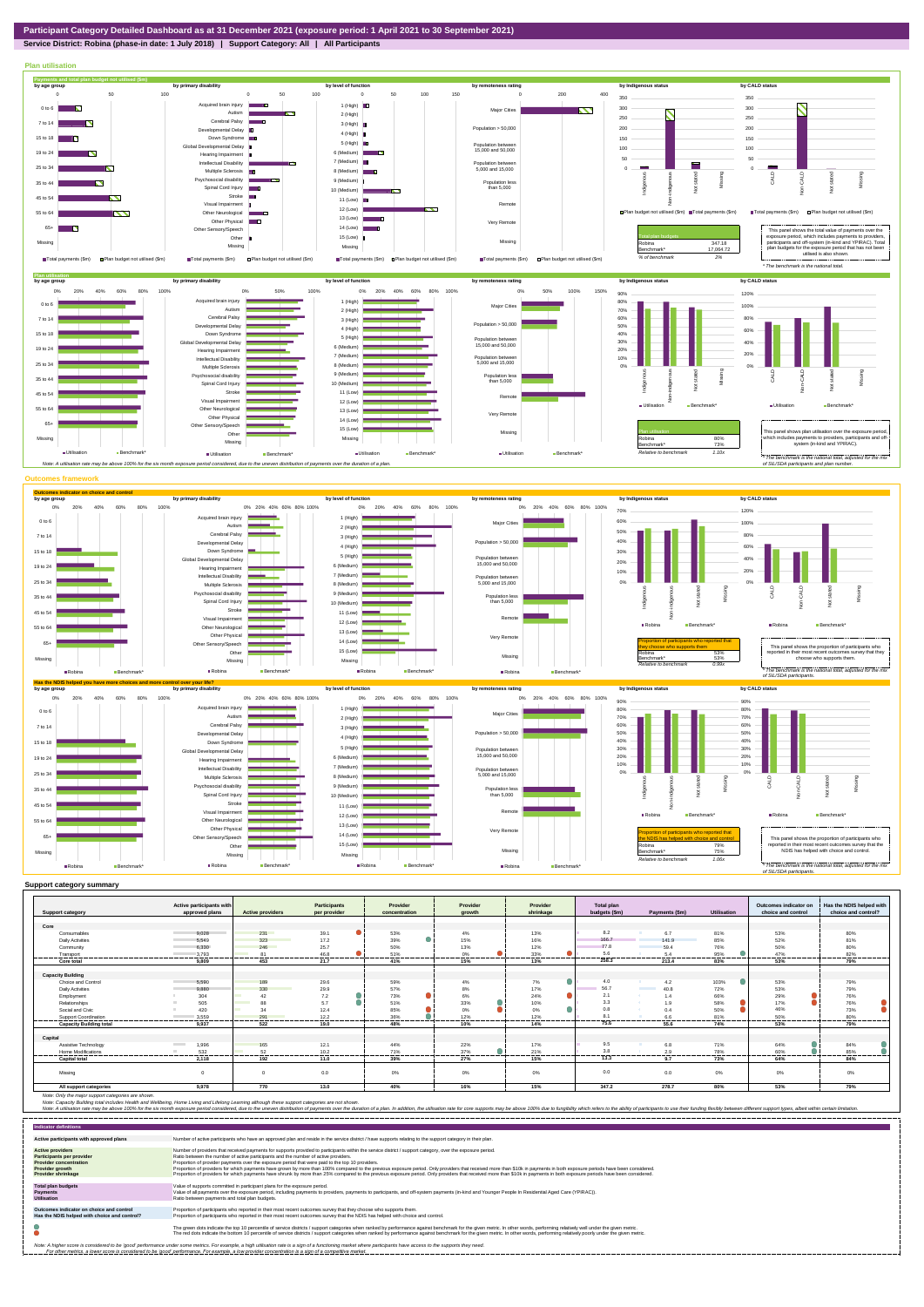**Service District: Robina (phase-in date: 1 July 2018) | Support Category: All | Participants Receiving SIL/SDA**



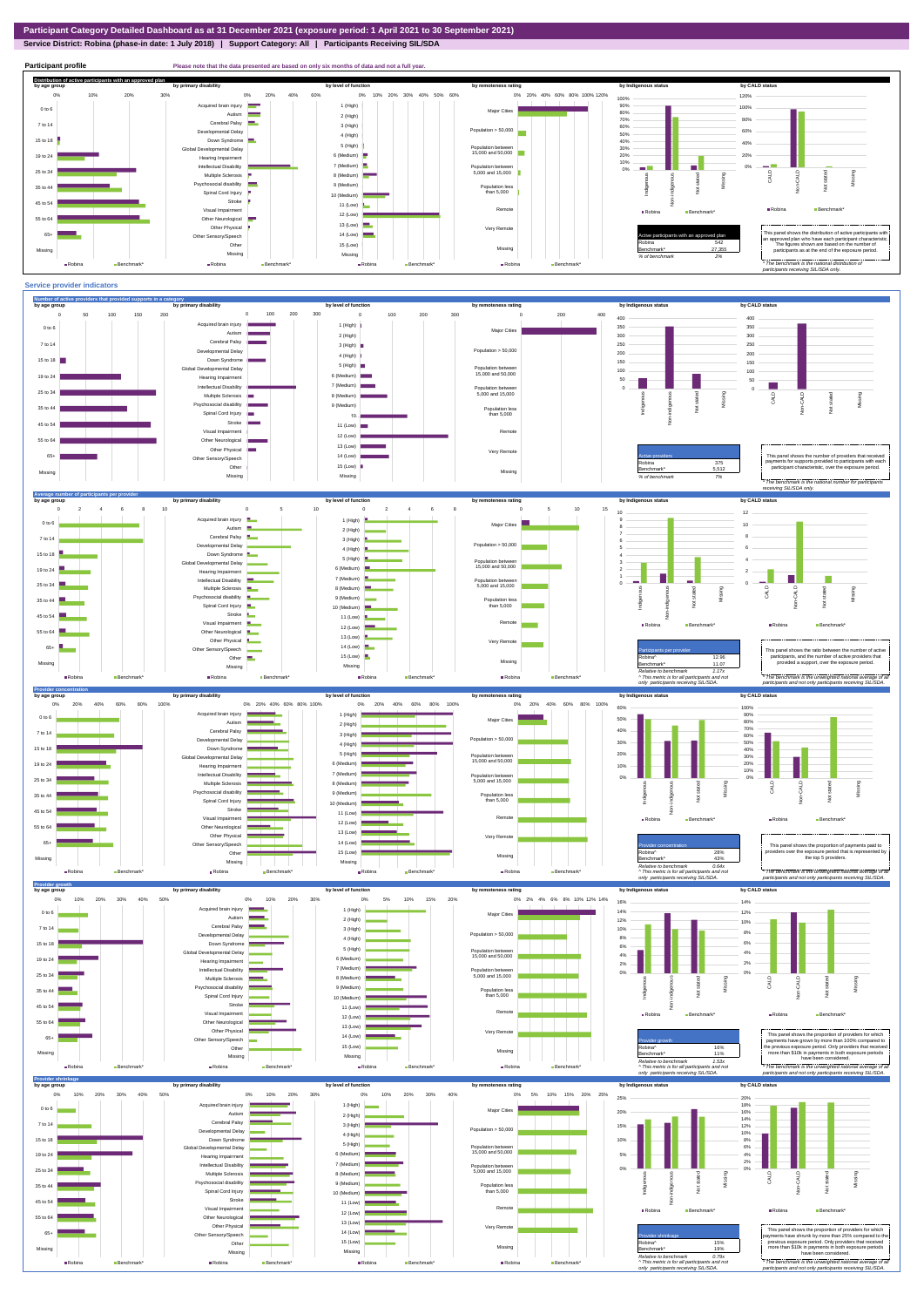**Service District: Robina (phase-in date: 1 July 2018) | Support Category: All | Participants Receiving SIL/SDA**



| Core<br>0.9<br>49%<br>6%<br>Consumables<br>98<br>4.7<br>6%<br>88%<br>28%<br>457<br>0.8<br>$\bullet$<br>68.3<br>99%<br>167<br>50%<br>22%<br>67.3<br>25%<br><b>Daily Activities</b><br>3.2<br>14%<br>539<br>16.1<br>122<br>15%<br>77%<br>25%<br>50%<br>8%<br><b>The Contract of Street</b><br>12.4<br>Community<br>531<br>4.4<br>●<br>0.7<br>0%<br>65%<br>0%<br>25%<br>523<br>11.9<br>0.5<br>67%<br>Transport<br>44<br>86.1<br>541<br>227<br>47%<br>14%<br>22%<br>26%<br>2.4<br>81.0<br>94%<br>Core total<br><b>Capacity Building</b><br>0.3<br>101%<br>Choice and Control<br>339<br>4.5<br>0%<br>0.3<br>29%<br>76<br>57%<br>14%<br>3.2<br>$9\%$<br>25%<br>140<br>3.8<br>57%<br>81%<br><b>Daily Activities</b><br>538<br>18%<br>2.6<br>and the state of the state of the state of the state of the state of the state of the state of the state of th<br>$\bullet$<br>0%<br>0%<br>100%<br>0.1<br>54%<br>33%<br>1.7<br>12<br>0.0<br>Employment<br>1.3<br>Relationships<br>18%<br>65%<br>152<br>3.0<br>65%<br>9%<br>16%<br>51<br>0.8<br><b>Contract Contract</b><br>$\bullet$<br>0%<br>0%<br>0.0<br>0.0<br>0%<br>0%<br>$0\%$<br>Social and Civic<br>0.0<br>3.8<br>8%<br>91%<br>25%<br>41%<br>16%<br>Support Coordination<br>1.5<br>539<br>141<br>-----------<br>-------<br>.<br>----------<br>.<br>---------<br>.<br>-------<br>.<br>-------------<br>-------<br><b>Capacity Building total</b><br>254<br>40%<br>10%<br>6.5<br>25%<br>542<br>2.1<br>14%<br>81%<br>5.3<br>Capital<br>223<br>37%<br>Assistive Technology<br>68<br>3.3<br>50%<br>21%<br>21%<br>1.4<br>78%<br>1.1<br>23%<br>2.6<br>163<br>22<br>89%<br>69%<br>7.4<br>8%<br>45%<br><b>Home Modifications</b><br>1.8<br><b>Contract Contract</b><br>-------<br>------<br><br>4.0<br>268<br>88<br>3.0<br>58%<br>23%<br>15%<br>72%<br>36%<br>2.9<br><b>Capital total</b><br>0.0<br>0.0<br>0%<br>0%<br>0.0<br>0%<br>0%<br>0%<br>0%<br>Missing<br>$\Omega$<br>$\Omega$ |                         | Active participants with |                         | Participants | Provider      | Provider | Provider  | Total plan    |                |             | Outcomes indicator on | Has the NDIS helped with |
|--------------------------------------------------------------------------------------------------------------------------------------------------------------------------------------------------------------------------------------------------------------------------------------------------------------------------------------------------------------------------------------------------------------------------------------------------------------------------------------------------------------------------------------------------------------------------------------------------------------------------------------------------------------------------------------------------------------------------------------------------------------------------------------------------------------------------------------------------------------------------------------------------------------------------------------------------------------------------------------------------------------------------------------------------------------------------------------------------------------------------------------------------------------------------------------------------------------------------------------------------------------------------------------------------------------------------------------------------------------------------------------------------------------------------------------------------------------------------------------------------------------------------------------------------------------------------------------------------------------------------------------------------------------------------------------------------------------------------------------------------------------------------------------------------------------------------------------------------------------------------------------------------------------------------|-------------------------|--------------------------|-------------------------|--------------|---------------|----------|-----------|---------------|----------------|-------------|-----------------------|--------------------------|
|                                                                                                                                                                                                                                                                                                                                                                                                                                                                                                                                                                                                                                                                                                                                                                                                                                                                                                                                                                                                                                                                                                                                                                                                                                                                                                                                                                                                                                                                                                                                                                                                                                                                                                                                                                                                                                                                                                                          | <b>Support category</b> | approved plans           | <b>Active providers</b> | per provider | concentration | arowth   | shrinkage | budgets (\$m) | Payments (\$m) | Utilisation | choice and control    | choice and control?      |
|                                                                                                                                                                                                                                                                                                                                                                                                                                                                                                                                                                                                                                                                                                                                                                                                                                                                                                                                                                                                                                                                                                                                                                                                                                                                                                                                                                                                                                                                                                                                                                                                                                                                                                                                                                                                                                                                                                                          |                         |                          |                         |              |               |          |           |               |                |             |                       |                          |
|                                                                                                                                                                                                                                                                                                                                                                                                                                                                                                                                                                                                                                                                                                                                                                                                                                                                                                                                                                                                                                                                                                                                                                                                                                                                                                                                                                                                                                                                                                                                                                                                                                                                                                                                                                                                                                                                                                                          |                         |                          |                         |              |               |          |           |               |                |             |                       | 86%                      |
|                                                                                                                                                                                                                                                                                                                                                                                                                                                                                                                                                                                                                                                                                                                                                                                                                                                                                                                                                                                                                                                                                                                                                                                                                                                                                                                                                                                                                                                                                                                                                                                                                                                                                                                                                                                                                                                                                                                          |                         |                          |                         |              |               |          |           |               |                |             |                       | 86%                      |
|                                                                                                                                                                                                                                                                                                                                                                                                                                                                                                                                                                                                                                                                                                                                                                                                                                                                                                                                                                                                                                                                                                                                                                                                                                                                                                                                                                                                                                                                                                                                                                                                                                                                                                                                                                                                                                                                                                                          |                         |                          |                         |              |               |          |           |               |                |             |                       | 86%                      |
|                                                                                                                                                                                                                                                                                                                                                                                                                                                                                                                                                                                                                                                                                                                                                                                                                                                                                                                                                                                                                                                                                                                                                                                                                                                                                                                                                                                                                                                                                                                                                                                                                                                                                                                                                                                                                                                                                                                          |                         |                          |                         |              |               |          |           |               |                |             |                       | 86%                      |
|                                                                                                                                                                                                                                                                                                                                                                                                                                                                                                                                                                                                                                                                                                                                                                                                                                                                                                                                                                                                                                                                                                                                                                                                                                                                                                                                                                                                                                                                                                                                                                                                                                                                                                                                                                                                                                                                                                                          |                         |                          |                         |              |               |          |           |               |                |             |                       | 86%                      |
|                                                                                                                                                                                                                                                                                                                                                                                                                                                                                                                                                                                                                                                                                                                                                                                                                                                                                                                                                                                                                                                                                                                                                                                                                                                                                                                                                                                                                                                                                                                                                                                                                                                                                                                                                                                                                                                                                                                          |                         |                          |                         |              |               |          |           |               |                |             |                       |                          |
|                                                                                                                                                                                                                                                                                                                                                                                                                                                                                                                                                                                                                                                                                                                                                                                                                                                                                                                                                                                                                                                                                                                                                                                                                                                                                                                                                                                                                                                                                                                                                                                                                                                                                                                                                                                                                                                                                                                          |                         |                          |                         |              |               |          |           |               |                |             |                       |                          |
|                                                                                                                                                                                                                                                                                                                                                                                                                                                                                                                                                                                                                                                                                                                                                                                                                                                                                                                                                                                                                                                                                                                                                                                                                                                                                                                                                                                                                                                                                                                                                                                                                                                                                                                                                                                                                                                                                                                          |                         |                          |                         |              |               |          |           |               |                |             |                       | 86%                      |
|                                                                                                                                                                                                                                                                                                                                                                                                                                                                                                                                                                                                                                                                                                                                                                                                                                                                                                                                                                                                                                                                                                                                                                                                                                                                                                                                                                                                                                                                                                                                                                                                                                                                                                                                                                                                                                                                                                                          |                         |                          |                         |              |               |          |           |               |                |             |                       | 86%                      |
|                                                                                                                                                                                                                                                                                                                                                                                                                                                                                                                                                                                                                                                                                                                                                                                                                                                                                                                                                                                                                                                                                                                                                                                                                                                                                                                                                                                                                                                                                                                                                                                                                                                                                                                                                                                                                                                                                                                          |                         |                          |                         |              |               |          |           |               |                |             |                       | 75%                      |
|                                                                                                                                                                                                                                                                                                                                                                                                                                                                                                                                                                                                                                                                                                                                                                                                                                                                                                                                                                                                                                                                                                                                                                                                                                                                                                                                                                                                                                                                                                                                                                                                                                                                                                                                                                                                                                                                                                                          |                         |                          |                         |              |               |          |           |               |                |             |                       | 84%                      |
|                                                                                                                                                                                                                                                                                                                                                                                                                                                                                                                                                                                                                                                                                                                                                                                                                                                                                                                                                                                                                                                                                                                                                                                                                                                                                                                                                                                                                                                                                                                                                                                                                                                                                                                                                                                                                                                                                                                          |                         |                          |                         |              |               |          |           |               |                |             |                       | 0%                       |
|                                                                                                                                                                                                                                                                                                                                                                                                                                                                                                                                                                                                                                                                                                                                                                                                                                                                                                                                                                                                                                                                                                                                                                                                                                                                                                                                                                                                                                                                                                                                                                                                                                                                                                                                                                                                                                                                                                                          |                         |                          |                         |              |               |          |           |               |                |             |                       | 86%                      |
|                                                                                                                                                                                                                                                                                                                                                                                                                                                                                                                                                                                                                                                                                                                                                                                                                                                                                                                                                                                                                                                                                                                                                                                                                                                                                                                                                                                                                                                                                                                                                                                                                                                                                                                                                                                                                                                                                                                          |                         |                          |                         |              |               |          |           |               |                |             |                       | 85%                      |
|                                                                                                                                                                                                                                                                                                                                                                                                                                                                                                                                                                                                                                                                                                                                                                                                                                                                                                                                                                                                                                                                                                                                                                                                                                                                                                                                                                                                                                                                                                                                                                                                                                                                                                                                                                                                                                                                                                                          |                         |                          |                         |              |               |          |           |               |                |             |                       |                          |
|                                                                                                                                                                                                                                                                                                                                                                                                                                                                                                                                                                                                                                                                                                                                                                                                                                                                                                                                                                                                                                                                                                                                                                                                                                                                                                                                                                                                                                                                                                                                                                                                                                                                                                                                                                                                                                                                                                                          |                         |                          |                         |              |               |          |           |               |                |             |                       |                          |
|                                                                                                                                                                                                                                                                                                                                                                                                                                                                                                                                                                                                                                                                                                                                                                                                                                                                                                                                                                                                                                                                                                                                                                                                                                                                                                                                                                                                                                                                                                                                                                                                                                                                                                                                                                                                                                                                                                                          |                         |                          |                         |              |               |          |           |               |                |             |                       | 87%                      |
|                                                                                                                                                                                                                                                                                                                                                                                                                                                                                                                                                                                                                                                                                                                                                                                                                                                                                                                                                                                                                                                                                                                                                                                                                                                                                                                                                                                                                                                                                                                                                                                                                                                                                                                                                                                                                                                                                                                          |                         |                          |                         |              |               |          |           |               |                |             |                       | 85%                      |
|                                                                                                                                                                                                                                                                                                                                                                                                                                                                                                                                                                                                                                                                                                                                                                                                                                                                                                                                                                                                                                                                                                                                                                                                                                                                                                                                                                                                                                                                                                                                                                                                                                                                                                                                                                                                                                                                                                                          |                         |                          |                         |              |               |          |           |               |                |             |                       | 86%                      |
|                                                                                                                                                                                                                                                                                                                                                                                                                                                                                                                                                                                                                                                                                                                                                                                                                                                                                                                                                                                                                                                                                                                                                                                                                                                                                                                                                                                                                                                                                                                                                                                                                                                                                                                                                                                                                                                                                                                          |                         |                          |                         |              |               |          |           |               |                |             |                       |                          |
|                                                                                                                                                                                                                                                                                                                                                                                                                                                                                                                                                                                                                                                                                                                                                                                                                                                                                                                                                                                                                                                                                                                                                                                                                                                                                                                                                                                                                                                                                                                                                                                                                                                                                                                                                                                                                                                                                                                          |                         |                          |                         |              |               |          |           |               |                |             |                       |                          |
|                                                                                                                                                                                                                                                                                                                                                                                                                                                                                                                                                                                                                                                                                                                                                                                                                                                                                                                                                                                                                                                                                                                                                                                                                                                                                                                                                                                                                                                                                                                                                                                                                                                                                                                                                                                                                                                                                                                          | All support categories  | 542                      | 375                     | 1.4          | 44%           | 13%      | 18%       | 96.6          | 89.1           | 92%         | 25%                   | 85%                      |

Note: Only the major support categories are shown.<br>Note: Capacity Building total individual Wellbeing, Home Living and Lifelong Learning although these support categories are not shown.<br>Note: A utilisation rate may be abov

| <b>Indicator definitions</b>                                                                                                                        |                                                                                                                                                                                                                                                                                                                                                                                                                                                                                                                                                                                                                                                                                                                                                                                                                 |
|-----------------------------------------------------------------------------------------------------------------------------------------------------|-----------------------------------------------------------------------------------------------------------------------------------------------------------------------------------------------------------------------------------------------------------------------------------------------------------------------------------------------------------------------------------------------------------------------------------------------------------------------------------------------------------------------------------------------------------------------------------------------------------------------------------------------------------------------------------------------------------------------------------------------------------------------------------------------------------------|
| Active participants with approved plans                                                                                                             | Number of active participants who have an approved plan and reside in the service district / have supports relating to the support category in their plan.                                                                                                                                                                                                                                                                                                                                                                                                                                                                                                                                                                                                                                                      |
| <b>Active providers</b><br><b>Participants per provider</b><br><b>Provider concentration</b><br><b>Provider growth</b><br><b>Provider shrinkage</b> | Number of providers that received payments for supports provided to participants within the service district / support category, over the exposure period.<br>Ratio between the number of active participants and the number of active providers.<br>Proportion of provider payments over the exposure period that were paid to the top 10 providers.<br>Proportion of providers for which payments have grown by more than 100% compared to the previous exposure period. Only providers that received more than \$10k in payments in both exposure periods have been considered.<br>Proportion of providers for which payments have shrunk by more than 25% compared to the previous exposure period. Only providers that received more than \$10k in payments in both exposure periods have been considered. |
| <b>Total plan budgets</b><br><b>Payments</b><br><b>Utilisation</b>                                                                                  | Value of supports committed in participant plans for the exposure period.<br>Value of all payments over the exposure period, including payments to providers, payments to participants, and off-system payments (in-kind and Younger People In Residential Aged Care (YPIRAC)).<br>Ratio between payments and total plan budgets.                                                                                                                                                                                                                                                                                                                                                                                                                                                                               |
| Outcomes indicator on choice and control<br>Has the NDIS helped with choice and control?                                                            | Proportion of participants who reported in their most recent outcomes survey that they choose who supports them.<br>Proportion of participants who reported in their most recent outcomes survey that the NDIS has helped with choice and control.                                                                                                                                                                                                                                                                                                                                                                                                                                                                                                                                                              |
|                                                                                                                                                     | The green dots indicate the top 10 percentile of service districts / support categories when ranked by performance against benchmark for the given metric. In other words, performing relatively well under the given metric.<br>The red dots indicate the bottom 10 percentile of service districts / support categories when ranked by performance against benchmark for the given metric. In other words, performing relatively poorly under the given metri                                                                                                                                                                                                                                                                                                                                                 |
|                                                                                                                                                     | Note: A higher score is considered to be 'good' performance under some metrics. For example, a high utilisation rate is a sign of a functioning market where participants have access to the supports they need.<br>For other metrics, a lower score is considered to be 'good' performance. For example, a low provider concentration is a sign of a competitive market.                                                                                                                                                                                                                                                                                                                                                                                                                                       |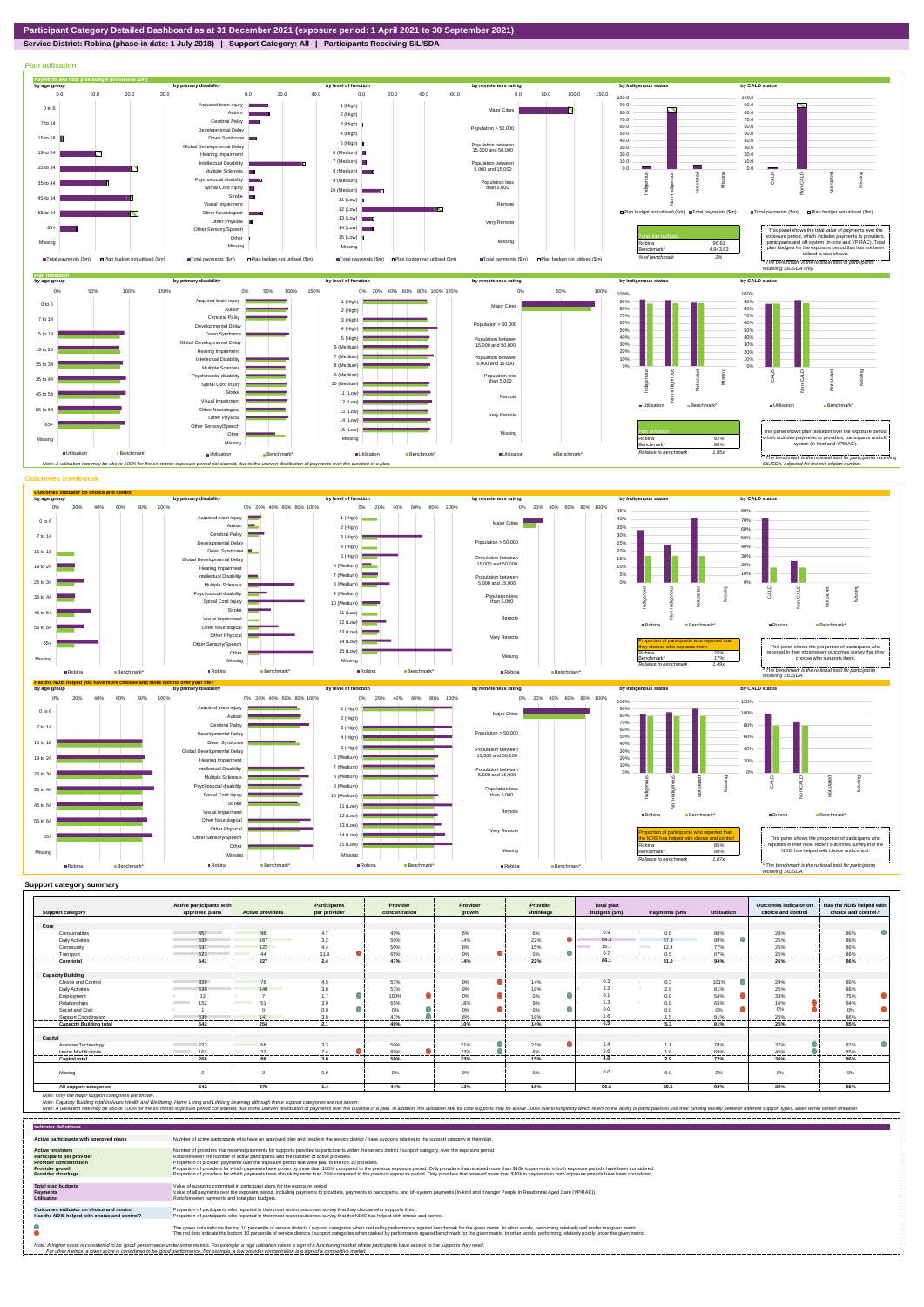**Service District: Robina (phase-in date: 1 July 2018) | Support Category: All | Participants Not Receiving SIL/SDA**

**Participant profile Please note that the data presented are based on only six months of data and not a full year.**